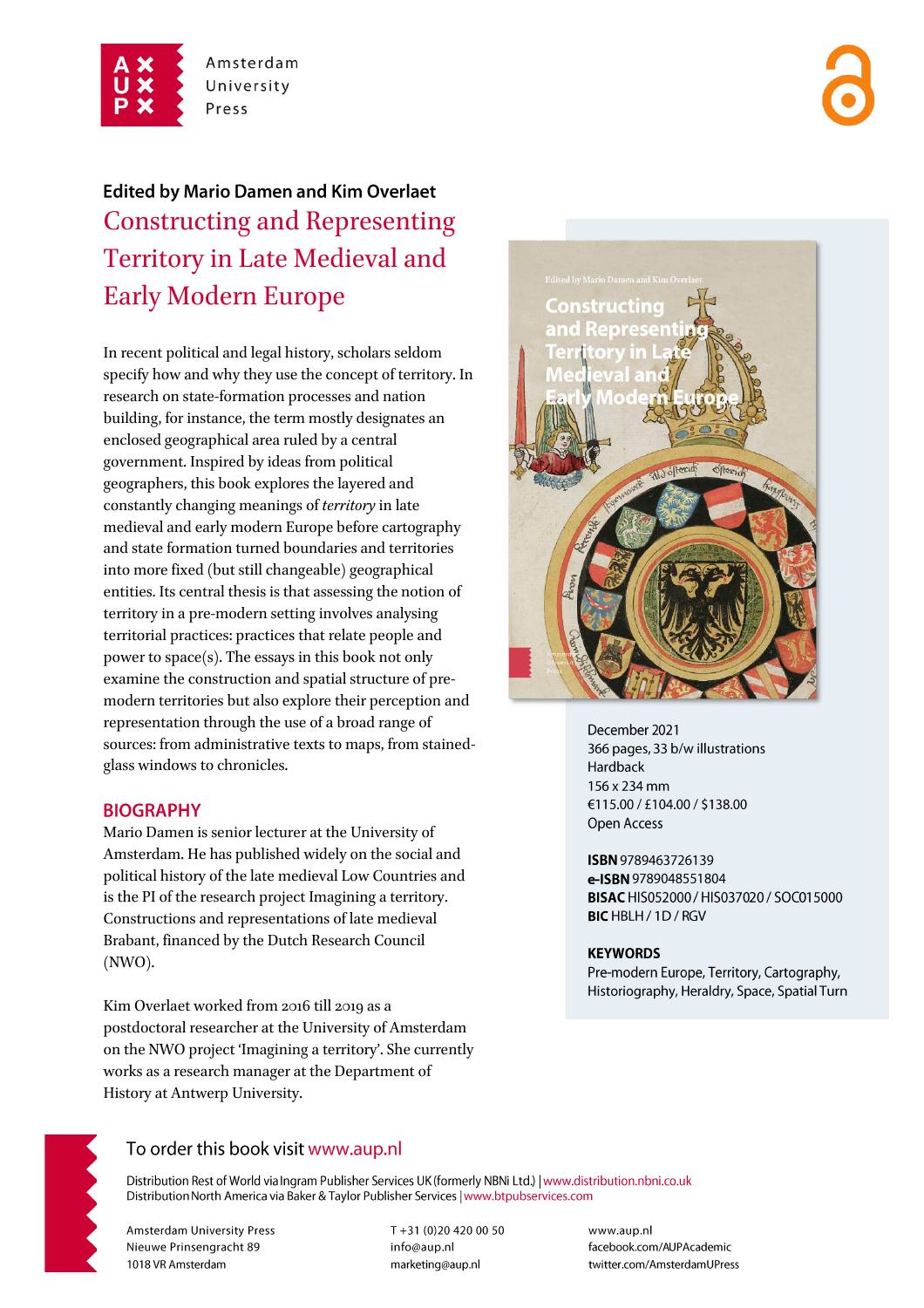

## **TABLE OF CONTENTS**

Acknowledgments List of Figures and Tables

## **Constructing and Representing Territory in Late Medieval and Early Modern Europe: An Introduction (Mario Damen and Kim Overlaet)**

#### **Part 1 The Multiplicity of Territory**

1. Were There 'Territories' in the German Lands of the Holy Roman Empire in the Fourteenth to Sixteenth Centuries? (Duncan Hardy)

2. Beyond the State: Community and Territory-Making in Late Medieval Italy (Luca Zenobi)

3. Clerical and Ecclesiastical Ideas of Territory in the Late Medieval Low Countries (Bram van den Hoven van Genderen)

4. Marginal Might? The Role of Lordships in the Territorial Integrity of Guelders, c. 1325-c. 1575 (Jim van der Meulen)

#### **Part 2 The Construction of Territory**

5. Demographic Shifts and the Politics of Taxation in the Making of Fifteenth-Century Brabant (Arend Elias Oostindier and Rombert Stapel)

6. From Knights Errant to Disloyal Soldiers? The Criminalisation of Foreign Military Service in the Late Medieval Meuse and Rhine Regions, 1250-1550 (Sander Govaerts)

7. Conquest, Cartography and the Development of Linear Frontiers during Henry VIII's Invasion of France in 1544-1546 (Neil Murphy)

8. From Multiple Residences to One Capital? Court Itinerance during the Regencies of Margaret of Austria and Mary of Hungary in the Low Countries (c. 1507-1555) (Yannick De Meulder)

#### **Part 3 The Representation of Territory**

9. Heraldry and Territory: Coats of Arms and the Representation and Construction of Authority in Space (Mario Damen and Marcus Meer)

10. The Territorial Perception of the Duchy of Brabant in Historiography and Vernacular Literature in the Late Middle Ages (Bram Caers and Robert Stein)

11. Imagining Flanders: The (De)construction of a Regional Identity in Fifteenth-Century Flanders (Lisa Demets)



## To order this book visit www.aup.nl

Distribution Rest of World via Ingram Publisher Services UK (formerly NBNi Ltd.) | www.distribution.nbni.co.uk Distribution North America via Baker & Taylor Publisher Services | www.btpubservices.com

**Amsterdam University Press** Nieuwe Prinsengracht 89 1018 VR Amsterdam

T+31 (0)20 420 00 50 info@aup.nl marketing@aup.nl

www.aup.nl facebook.com/AUPAcademic twitter.com/AmsterdamUPress